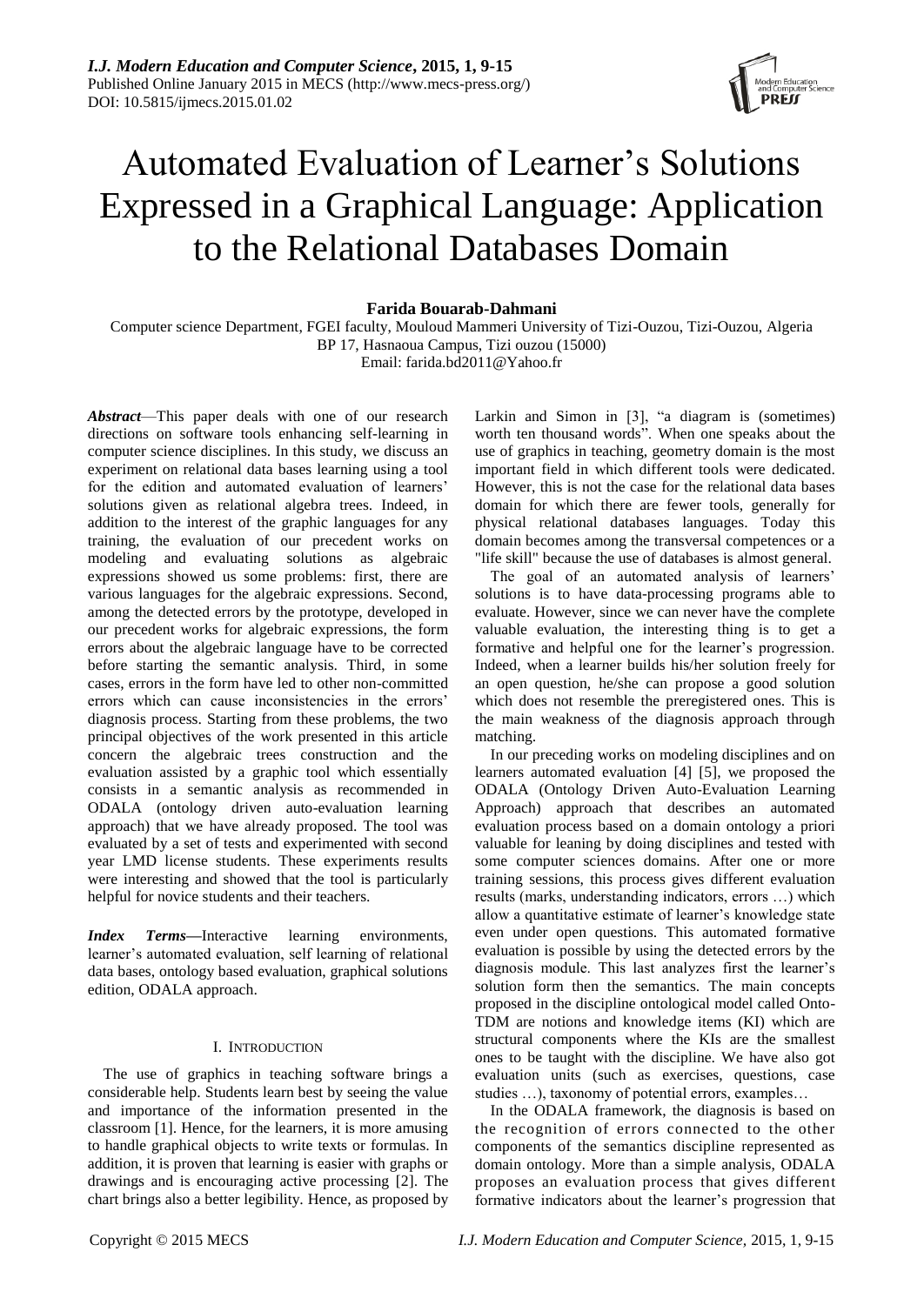update the learner"s model with new profiles.

The work presented in this paper is about relational databases (RDB) learning by doing assisted by a tool for drawing and semantic analyzing of algebraic trees given by learners. The semantic analysis is that one proposed by the ODALA approach and already evaluated for textual solutions. In addition to the interest of the graphic languages in any training, particularly for the beginners, the evaluation of our precedents works on modeling and evaluating solutions as algebraic expressions on one hand and a study conducted with my colleagues (who are RDB teachers for long years, for different trainings and in different universities in Algeria and in France) on the other hand, showed us these problems:

- There are various languages for the algebraic expressions. Teachers can use different bibliographic references; yet, students, particularly the beginners, don"t always follow these differences.
- Among the detected errors by the RDB-E-Learn prototype developed and evaluated in our precedent works, the form errors about the algebraic language must be corrected before starting the semantic analysis. This requires the didactics which imposes the mastery of the language before mastering the logic of building queries.
- In some cases, the form errors in the learner's solution leads to other non committed errors (concerning the form or the semantic) which can cause inconsistencies in the error diagnosis process.
- When we studied, along several years, the weaknesses of RDB students, we found that the most popular ones are related to the algebraic operators" combinations and use. Generally, those who have already understood the "how" to write queries in algebraic languages, found the use and translation to SQL language easy. In addition, when we proposed to students, during the directed working sessions, to write queries with algebraic trees, algebraic expressions or SQL, most of the beginners always chose algebraic trees.

Hence, we see that a self-learning tool for editing and analyzing algebraic trees can be helpful for beginners as support for real class courses, particularly in the case of large number of students. Among the advantages of the graphical representations of queries when learning relational databases (RDB), we have:

- A decrease in the complexity of algebraic operators use in queries for novice learners.
- A Fast understanding of operators' combination.
- A facility for query optimization notion learning

Writing and translating queries to SQL or another physical level language is not a priority for our tool at this stage. The two principal objectives of the work presented in this article are:

- To get algebraic trees construction assisted by a graphic tool adapted for the relational algebraic trees formalism.
- To analyze the trees built by learners. This will consist essentially, at this step of our work, of a semantic analysis as recommended in the ODALA approach.

After an overview about self-learning using graphical tools, our proposals relating to the edition and the semantic analysis of algebraic trees are given by the third point. Then, the evaluation of our proposals within a prototype development and use is discussed in the fourth point. We conclude our study with a synthesis about our contribution and our research prospects.

# II. SELF-LEARNING USING GRAPHICAL TOOLS

A graphic diagram is a visual and semantic representation which illustrates the relations between the facts, the terms and the ideas within a learning process. The graphic diagrams are sometimes called geometrical forms. Teaching using graphs means the representation of some structural or didactical components by graphs.

Self-learning is "learning alone" with any material that can be documents, podcasts, by discovery ... With the Internet development, self-learning was enhanced and went in different directions. At the beginning of web based tools for education, we thought that we could get competencies only by "self learning" or e-learning without face to face learning/teaching. Today, different studies confirm that self learning and even e-learning can"t stand alone particularly in science. The blended learning mode is the emerging pedagogical approach where face to face teaching is combined, in an appropriate didactics, with self-learning. We situate our work in a blended pedagogical context where software tools are introduced in some adequate places in the learning process according to three parameters: The place we are learning in; the profile of the learner and the characteristics of the discipline or the teaching domain. Software tools are helpful for novice teachers and/or novice learners and leaning by doing domains. There are various computer based systems dedicated to selflearning by using graphical tools. For example we have the following systems:

- Geometry Tutor [6] is the first and well referenced system dedicated for self learning of geometry. It is based on proof representation using ideal and buggy rules. After that, different tools for geometry learning were proposed.
- Aplusix [7] is a learning environment for algebra in which a pupil develops his own calculations. It is equipped with functions for the representation of the mathematical expressions by trees for a better visualization of the algebraic reasoning carried out by learning.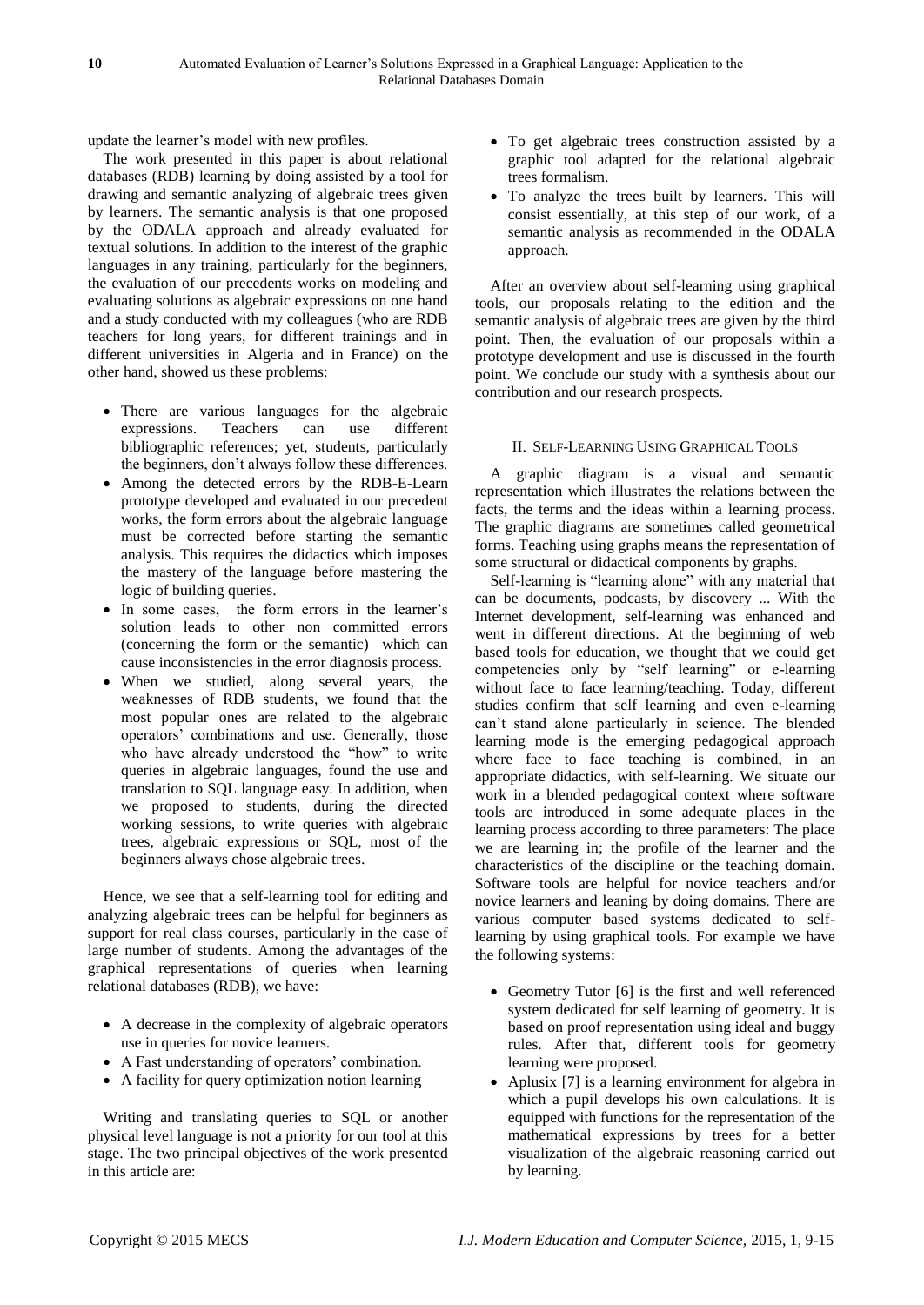- Diagram [8] is a learning environment for objectoriented modeling (OOM) with UML class diagrams. Its interface includes methodological help, encourages self-correcting and self-monitoring, and provides the learner with specific graphic tools. Diagram includes a diagnosis module that compares the student diagram with a reference diagram. The differences that are noticed in the student diagram give rise to feedbacks.
- JRS [9] is a graphical editor of query plans. It is used to define and execute queries on a database represented by two kinds of trees: A logical plan of relational algebra and a physical plan that describes an algorithm to execute a query using the physical operators of the relational DBMS developed in Java as a teaching tool.
- RALT [10] allows the creation of relational algebra queries by using a graphical interface following a data flow approach without the need to manually enter the queries into the system.

The works about JRS and RALT are interesting and close to our problematic. However, we find them somehow complicated tools for beginners. In addition, the learner"s solution is, in the end, analyzed by a relational system such as SQL or another relational DBMS" languages. Also, the graphical constructions used to describe the "logical" plan (seen in JRS) of a query, is different from the algebraic trees commonly taught as the relational queries formalism.

In what follows, we propose a simple editor for a beginner to build a solution to a query generated according to the learner"s profile and the taught concepts in the relational databases discipline. Then, the solution or the tree analysis objective, in this framework, is not to get a concrete manipulation of the database. It is, first, to detect possible errors connected to domain notions and then show them to the learner in a simple and comprehensible way so that he/she can avoid them in the future sessions. If the tree built is correct according to the analyzer, we can then think to translate it to SQL or other relational language and execute it as it is the case in the JRS system. The work presented in this paper is concerned with the edition and the analysis of algebraic trees according to the defined discipline knowledge base (generated from onto-TDM domain ontology) and the ODALA approach for learner"s solutions" analysis. The following point describes the proposed algebraic trees editor with the semantic analysis option.

# III. EDITION AND SEMANTIC ANALYSIS OF ALGEBRAIC **TREES**

This paragraph describes our proposals concerning the edition and semantic analysis of algebraic trees. This editor is a part of a self e-learning by doing tool dedicated for the relational databases domain using ODALA approach. In this tool, called RDB-E-Learn, we have courses Web pages, built as an hypermedia, where the learners can easily navigate according to the ontological semantic relations of the discipline and according to a given curricula. We have also an exercise mode with two possibilities: quizzes and open questions. In the case of open questions, three ways are proposed for the learner to input his/her solution freely built:

- the algebraic expressions mode,
- the algebraic trees mode
- and the SQL mode.

"Fig. 1" shows the learner's space for an exercise session after an exercise generation and the algebraic trees mode selection for the input of the solution to the query posted in the left window.

# *A. Editing an Algebraic Tree*

The algebraic trees editor is used to input a query to the current exercise, displayed in the left side as shown by "Fig. 1"; with the RA trees formalism. This editor (cf. "Fig. 2") allows to:

- Draw an RA tree by using the buttons in the left panel corresponding respectively to the algebraic operators such as: selection, projection, join, union, difference, left join, right join, theta join … The learner clicks on the button corresponding the symbol that he/she wants to draw, then selects, in the drawing window, where to place it. There are also buttons to: draw connections between operators, input a "Text" which can be the operator's parameters such as the projection attributes names, or an input relation name…
- Erase all the drawings so that we can have a cleared page by using the button "Erase all".
- Save and restore a drawing using, in the background, the digitalization process. Indeed this starts when the learner clicks on the buttons of the panel and is materialized when he/she clicks on the button "save". Then, a named instance of a vector is saved in the disk with adequate values corresponding to the tree built in the drawing window. This vector is a data structure defined as a table of records. Each record corresponds to a form defined in the panel with specific parameters in addition to the location attributes. It is on this suggested digitalization that the save/open options and the tree analysis discussed in the next point are based.
- Analyze the tree with the "evaluer" option.
- Show, under a given pedagogical conditions, fixed by the tutor or teacher, a preregistered solution.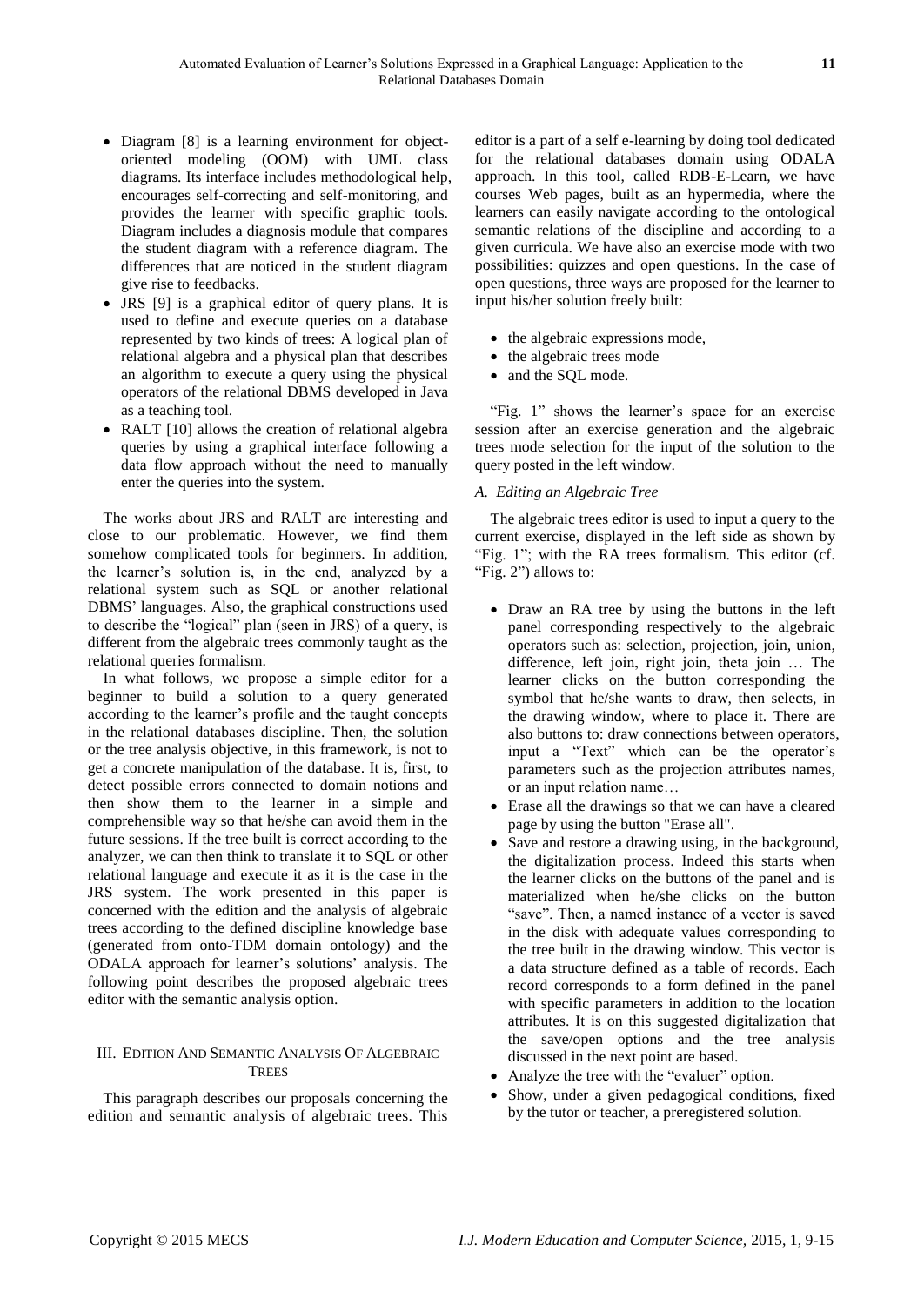| <b>ESans titres</b><br>Document sans nom                                                                                                                                                                                                                                                                                                                                                                  | $\mathbf{u}$ +                |                                                                |
|-----------------------------------------------------------------------------------------------------------------------------------------------------------------------------------------------------------------------------------------------------------------------------------------------------------------------------------------------------------------------------------------------------------|-------------------------------|----------------------------------------------------------------|
| --                                                                                                                                                                                                                                                                                                                                                                                                        |                               | e apprenant                                                    |
| A ACUEA & CORS & CONTENT & HOROVEROCH & FORM & CAT & BECHARTEN<br>Choisir un exercices                                                                                                                                                                                                                                                                                                                    |                               | THE REPORT OF THE REPORT OF THE PROPERTY OF<br><b>B</b> -DYNES |
| $-1.0K$<br>Soit le schésa de la base de<br>donnée AIRBASE suivant :<br>FILOTE (NUMPIL , NOMPIL, AND, SAL )<br>AVION ONURAY, NORAY , CAP , LOCI<br>VOL (NURSOL, NURSIL, NURAY, VILLE DEP.<br>VILLE ARR. M DEP:<br>Question: Exprimer en achre alptbrique la<br>requéte suivante:<br>31 :Quels sont les avicas (numéro et nom)<br>localisé à Nice et<br>dont la capacité est inférieure à 350<br>развадетв. |                               | effacer tout<br>evaluer Voir is solution.<br>product 11        |
|                                                                                                                                                                                                                                                                                                                                                                                                           | <b>Text</b>                   |                                                                |
|                                                                                                                                                                                                                                                                                                                                                                                                           | connecteur<br><b>Relation</b> |                                                                |
|                                                                                                                                                                                                                                                                                                                                                                                                           | selection.                    |                                                                |
|                                                                                                                                                                                                                                                                                                                                                                                                           | prejection                    |                                                                |
|                                                                                                                                                                                                                                                                                                                                                                                                           | jointure.                     |                                                                |
|                                                                                                                                                                                                                                                                                                                                                                                                           | <b>ARROSS</b>                 |                                                                |
|                                                                                                                                                                                                                                                                                                                                                                                                           | produt                        |                                                                |
|                                                                                                                                                                                                                                                                                                                                                                                                           | defference                    |                                                                |
| mediat de l'evaluance.                                                                                                                                                                                                                                                                                                                                                                                    | complement                    |                                                                |
|                                                                                                                                                                                                                                                                                                                                                                                                           | join-gauche<br>join droite.   |                                                                |
|                                                                                                                                                                                                                                                                                                                                                                                                           | remonsage                     |                                                                |

Fig. 1. The learner's space for query resolution using an algebraic trees editor



#### Fig. 2. The algebraic trees editor.

# *B. Semantic Analysis of Algebraic Trees*

After building an algebraic tree to answer an open question, the learner can click on the button "evaluer" to automatically evaluate his/her solution. The display of the error diagnosis result is also done via the editor in a reserved zone. The semantic analysis process, as it is defined in ODALA approach is divided into two main steps (see "Fig. 3"): the common semantic analysis and the specific semantic one.



Fig. 3. The semantic analyzer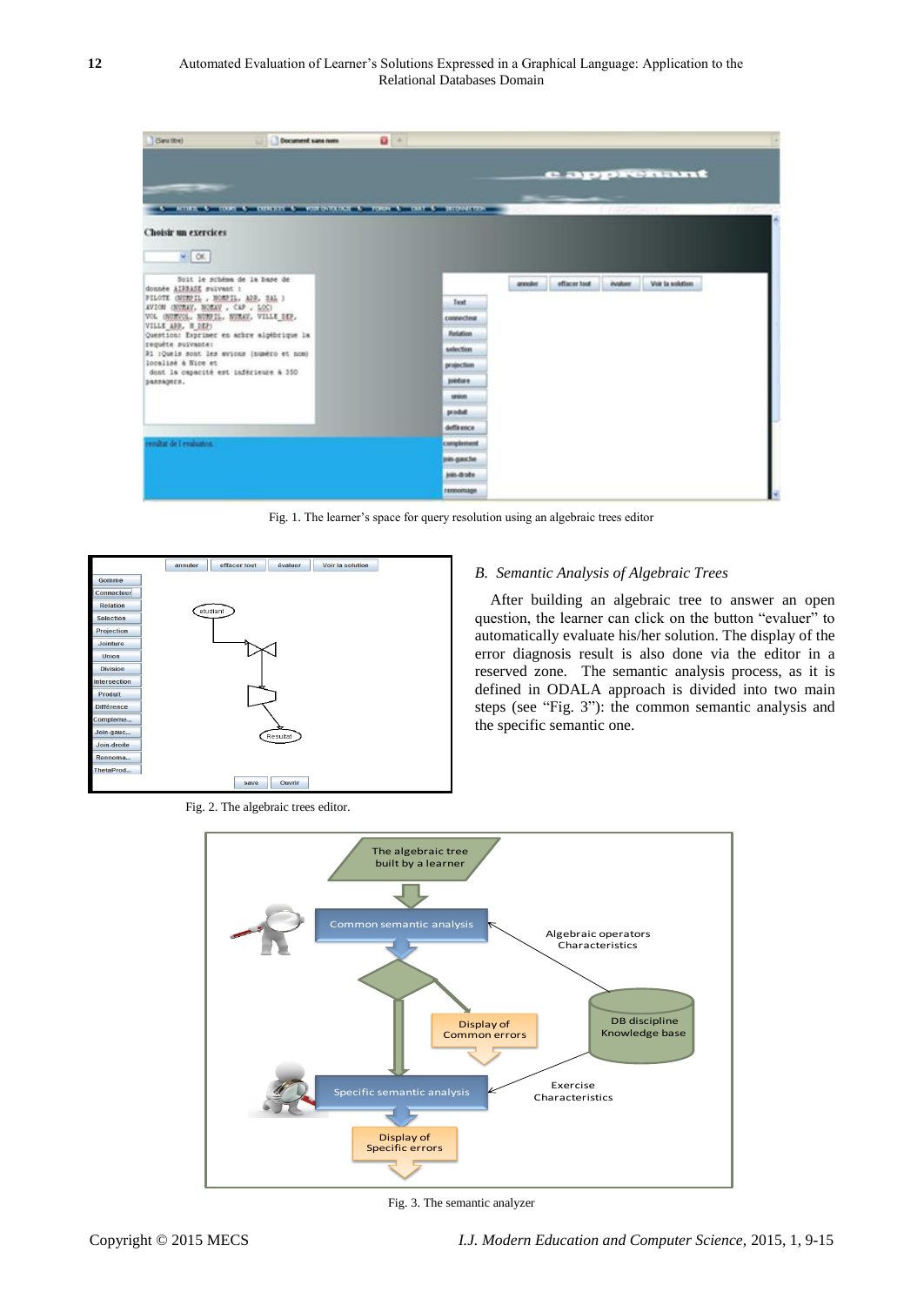### *1. Common semantic analysis*

The common semantic analysis is based on the characteristics of the RDB discipline concepts defined in the knowledge base generated from the domain ontology Onto-TDM. A common semantic error is generally independent from the exercise statement and is a logical bad use of an algebraic operator. For example we have: "Unary operator connected to two relations", "more than two relations for an operator", "selection operator without condition", "binary operator with only one input relation" (see "Fig. 4") …

#### *2. Specific semantic analysis*

The specific semantic analysis uses the exercise characteristics. The errors thus detected will be specific to the current exercise statement and are useful to check in general if the response given is correct according to the displayed query in the exercise. Currently, in our tool, we check mainly if the learner has used in his/her tree the adequate combination of algebraic operators on one hand and the relations and attributes names of the current exercise database on the other. For example, we have these specific semantic errors, from the error database of the tool: "the difference operator is unplanned in the exercise solution", "the relation named 'Student' is an incorrect input", and "At least, one selection operator is requested in the tree" …

"Fig. 5", for example, shows a specific semantic error: "error about the selection condition LOC=Paris", where the town name, which is the selection criteria, given in the question is Nice and not Paris. This error is the result of the specific analysis of the tree displayed in the left window (built by a learner of our university) as a solution for the exercise shown in the top window.

The semantic analyzer proceeds in two successive phases: common semantic analysis and if there are no common semantic errors, schedules with a specific semantic analysis that looks for specific semantic errors. The effectiveness of the semantic analyzer is related to the completeness of errors base and the defined rules for exercises' characteristics management in the discipline knowledge base. In the end, this semantic analysis process remains a heuristic and has to be improved in an incremental way with its use in real classes. The interesting with such tools based on errors diagnosis is the help provided to novice students and their teachers to avoid already known errors.



Fig. 4: Display of a common semantic error



Fig. 5: Display of a specific semantic analysis results

### IV. EVALUATION OF OUR PROPOSALS

The algebraic trees editor is implemented in a self learning by doing tool of RDB. It was developed as a Java application using Netbeans environment.

First the editor prototype was tested with a set of data chosen to verify the quality of the application in editing and analyzing algebraic trees. The weaknesses detected for the edition module, that are currently under improvement, concern the possible erase of only one drawn operator and the zoom possibility for the drawn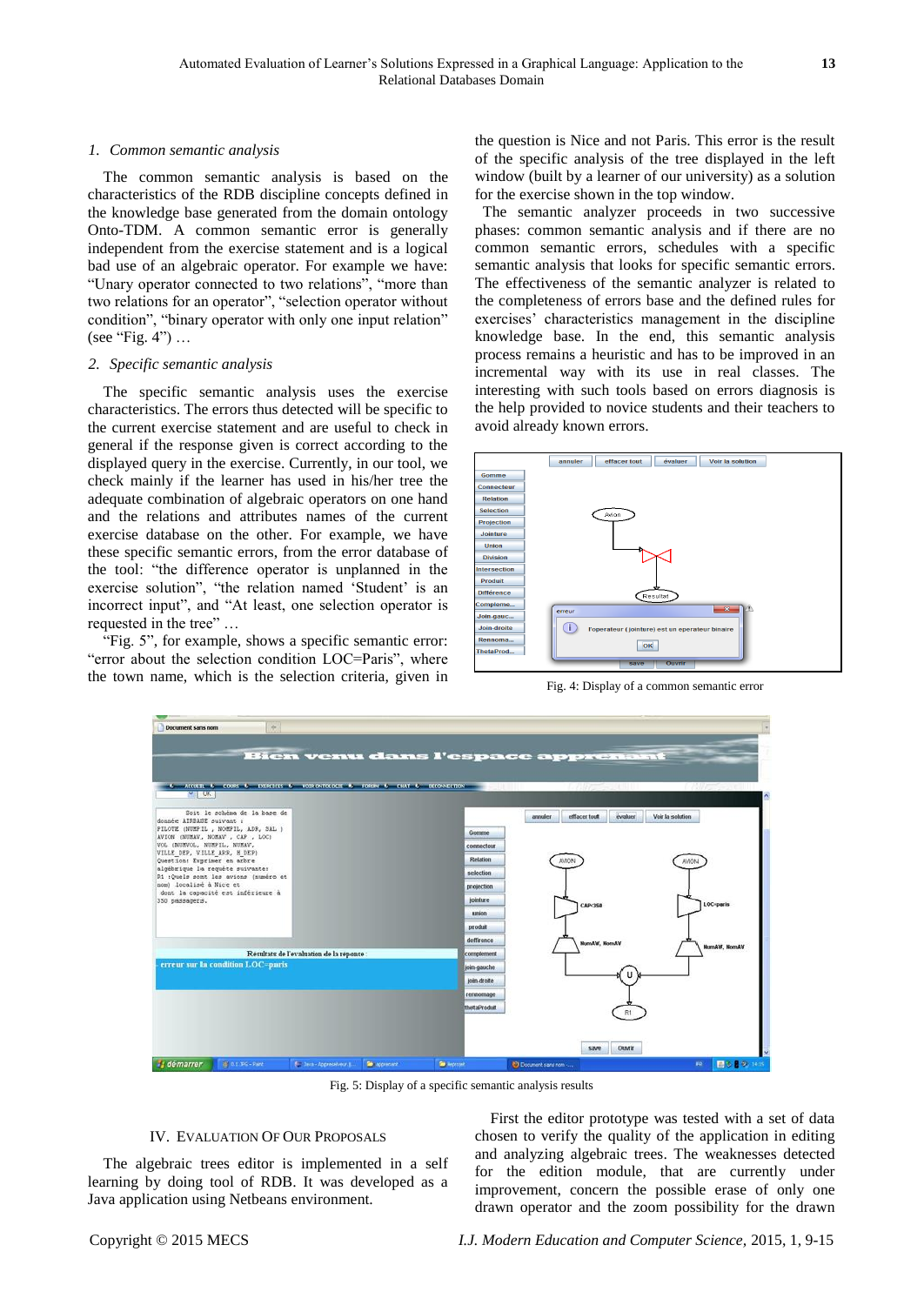forms. For the analysis, the known errors are well detected. As expected, the unknown errors (not recorded in the errors" base) are not detected.

On the other hand, the prototype was experimented with real students from the second year license in academic computer science from our university. The tool was successively proposed to hundred and twenty (120) student for the 2011-2012 academic year and for three hundred and eighty (380) for the 2012-2013 academic year. We first gave a presentation to all the students to explain the tool features, after that we proposed for them to try it in practical rooms where the tool is installed. After that we collected their responses to the following question:

#### "*Do you enjoy the tool and do you think it can help you learn relational databases*?"

We collected for the first academic year hundred (100) responses from hundred and twenty (120) students asked and for the second year, we got two hundred and ninety five (295) responses from three hundred and eighty asked.

Table 1 gives the summary of the students' responses analysis where we can see that most of them enjoyed the editor and thought that it could help them particularly in the beginning of queries resolution.

Table 1. Students' responses analysis about the proposed tool

|                    | 2011-2012 (100<br><i>responses</i> ) | 2012-2013 (295<br><i>responses</i> ) |
|--------------------|--------------------------------------|--------------------------------------|
| Yes                | 85%                                  | 90%                                  |
| No                 | 10%                                  | 2%                                   |
| Without<br>opinion | 5%                                   | 8%                                   |

For the "yes" line of table 1, we noticed that there is an increase of interest in the first academic year compared to the second one. We think that this can be explained by the fact that the students number has doubled in the second year.

The two main arguments collected from the students that gave the "no" response" are:

- "I have to spend time to learn about the tool. I prefer read documents to learn how to write queries with algebraic trees formalism".
- "I don"t believe in "conceptual" languages. I prefer use directly SQL, so that i will have the query execution".

In the third and last step of the editor evaluation, we collected the RDB teachers" opinions about the possible use of the tool for self learning to enhance RDB teaching.

The ten (10) teachers (involved in courses, guided works or practical works) from our department agreed that the tool can be very helpful for them even if the errors base isn"t complete particularly with beginners in large groups, specific need students and those in difficulty.

#### V. CONCLUSION

Relational Databases Domain

In this paper, we proposed a tool for algebraic trees edition and analysis for a self-learning by doing using relational databases. This tool is based on ODALA approach where the semantic analyzer is divided into two main steps: the common semantic analysis and the specific semantic one. The prototype was implemented as a Java application integrated into the RDB-E-Learn system for RDB self-e-learning by doing.

This tool was tested with a set of data and with real students and teachers of our university. The results of the experiments showed that the tool can be very helpful for novice students and others in specific needs or in difficulty. The teachers also were interested by the tool especially to handle large groups and/or students with obstacles in learning and/or delay. In general, this tool can also enhance blended learning approaches and disciplinarians" didactics. In addition, the graphic editor helps the students to avoid mixing between form errors and semantic ones.

As perspectives, we have in one hand technical ones to improve some editing options and organize a second prototype as a complete web service. In the other hand we have research perspectives where we plan first to study the impact of the tool on the learning results of students and after that to define a blended pedagogy to integrate the use of the tool in relational databases teaching for beginners.

#### **REFERENCES**

- [1] A. P., GilakjaniG. "On The Significant Role of Multimedia in Motivating EFL Learners' Interest in English Language Learning", *I.J. Modern Education and Computer Science,*  2012, 4, 57-55.
- [2] S. E. Ainsworth, "A functional taxonomy of multiple representations," Computers and Education. Vol. 33, No. 2/3, 131-152, 1999.
- [3] J. H. Larkin and H. A. Simon, "Why a diagram is (sometimes) worth ten thousand words," Cognitive Science. Vol. 11, No.1, 65, 1987.
- [4] Bouarab-Dahmani F, Si-Mohammed M., Comparot C & Charrel P. J (2009). Learners automated evaluation with the ODALA approach. ACM-SAC2009 (Human Computer Interaction Track). International Conference, Honolulu, Hawaii, the USA, March 08-12, 2009.
- [5] Bouarab-Dahmani F, Si-Mohammed M., Comparot C & Charrel P. J (2010). Automated Evaluation of Learners with the ODALA Approach: Application to Relational Databases E-learning. International journal of computational intelligence systems, IJCIS, Vol.3, N 3, (September 2010), 357-369, published by Atlantis press.
- [6] Anderson J.R., Boyle C. F. and Yost G. (1985). The geometry tutor. Proceedings of International Ninth Joint Conference one Artificial Intelligence, Los Angeles, 1985, p. 1-7.
- [7] Bouhineau D., Chaachoua H., Nicaud J-F & Viudez C (2007). Adding new Representations of Mathematical Objects to Aplusix. In Proceedings of the 8th International Conference one Technology in Mathematics Teaching, Hradec Kralove, Czech Republic, 1-4 July 2007.
- [8] Py, D., Auxepaules, L. & Alonso, M. (2013). Diagram, a Learning Environment for Initiation to Object-Oriented Modeling with UML Class Diagrams. *Journal of*